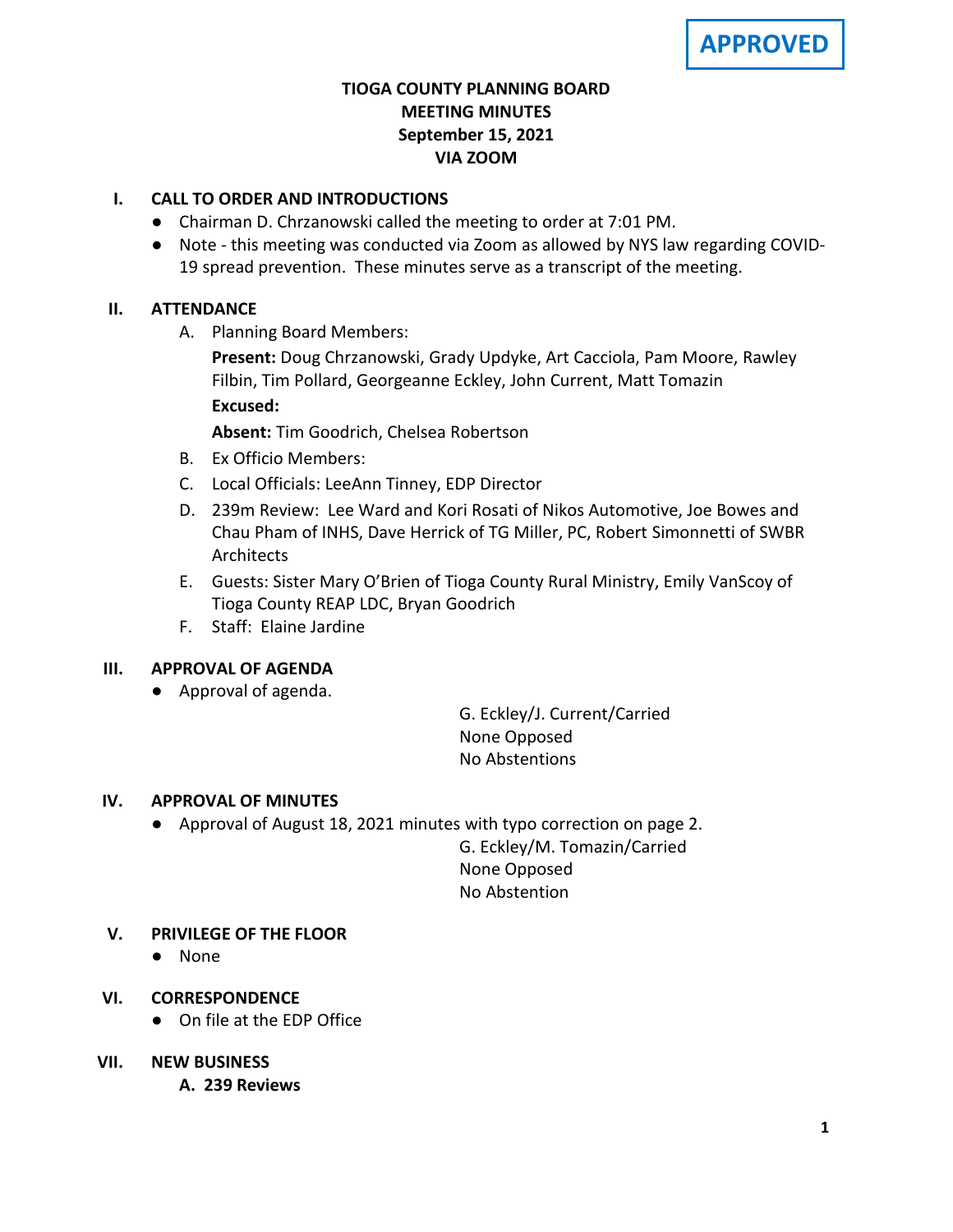## 1. County Case 2021-021: Town of Owego, Site Plan Review, Nikos **Automotive**

The applicant has obtained a Special Use Permit from the Town of Owego ZBA, and is requesting site plan review approval to expand their existing automobile sales and detail garage business, started in July of 2015, located at the corner of Main Street and Pennsylvania Avenue in Apalachin. The applicant plans to construct a 30'x30' square foot addition on the northern end of the current structure that will contain two service bays to conduct automobile mechanical and warranty work.

Current hours of operation are Monday through Friday 9:00 AM to 7:00 PM and Saturdays 10:00 AM to 2:00 PM. These hours of operation will remain the same. Applicant states they now have five service customers a day and two to six sales customers. They expect this to increase to 10 to 20 total customers per day with the new services. They also plan to increase number of employees from the current three to a total of seven.

The applicant's attached concept drawing shows the proposed two added garage bays to the north side of the existing building. Customers for the mechanical and warranty work will enter from the Pennsylvania Avenue side of the property, proceed around the new addition, and enter a garage from the rear of the new addition.

E. Jardine reported that nothing has changed in this project proposal since the TCPB recommended approval of the special use permit at the June meeting.

Staff advises the County Planning Board recommend approval of the site plan review.

### **Motion to recommend approval of the site plan review:**

| T. Pollard/J. Current/Carried |   |
|-------------------------------|---|
| Yes                           | q |
| No                            | n |
| <b>Abstention</b>             | n |

# **2. County Case 2021-022: Village of Owego, Site Plan Review, Floodplain Special Use Permit and Area Variances, INHS**

The applicant is requesting site plan approval, a floodplain special use permit and four area variances to redevelop the majority of the northern block of Liberty Street (both sides) and a majority of the adjacent, northern side of Temple Street into a four-building, 46 unit multi-family housing development. INHS plans to build six two-story townhouses on the west side of Liberty Street (zoned R3) and six two-story townhouses on the east side of Liberty street at the northern end of the project area; a 31-unit, three-story apartment building at the southeast corner of Liberty and Temple Streets; and finally three two-story townhouses at the eastern end of the project area on Temple Street. The townhouse units will contain two and three bedrooms, while the apartment building units will contain one and two bedrooms.

The Tioga County Property Development Corporation (land bank) has been working over the past year to acquire the 13 involved properties located in the project area and demolish many of the current and dilapidated rental structures in anticipation of this redevelopment project. INHS plans to create four separate parcels, one for each of the planned new buildings.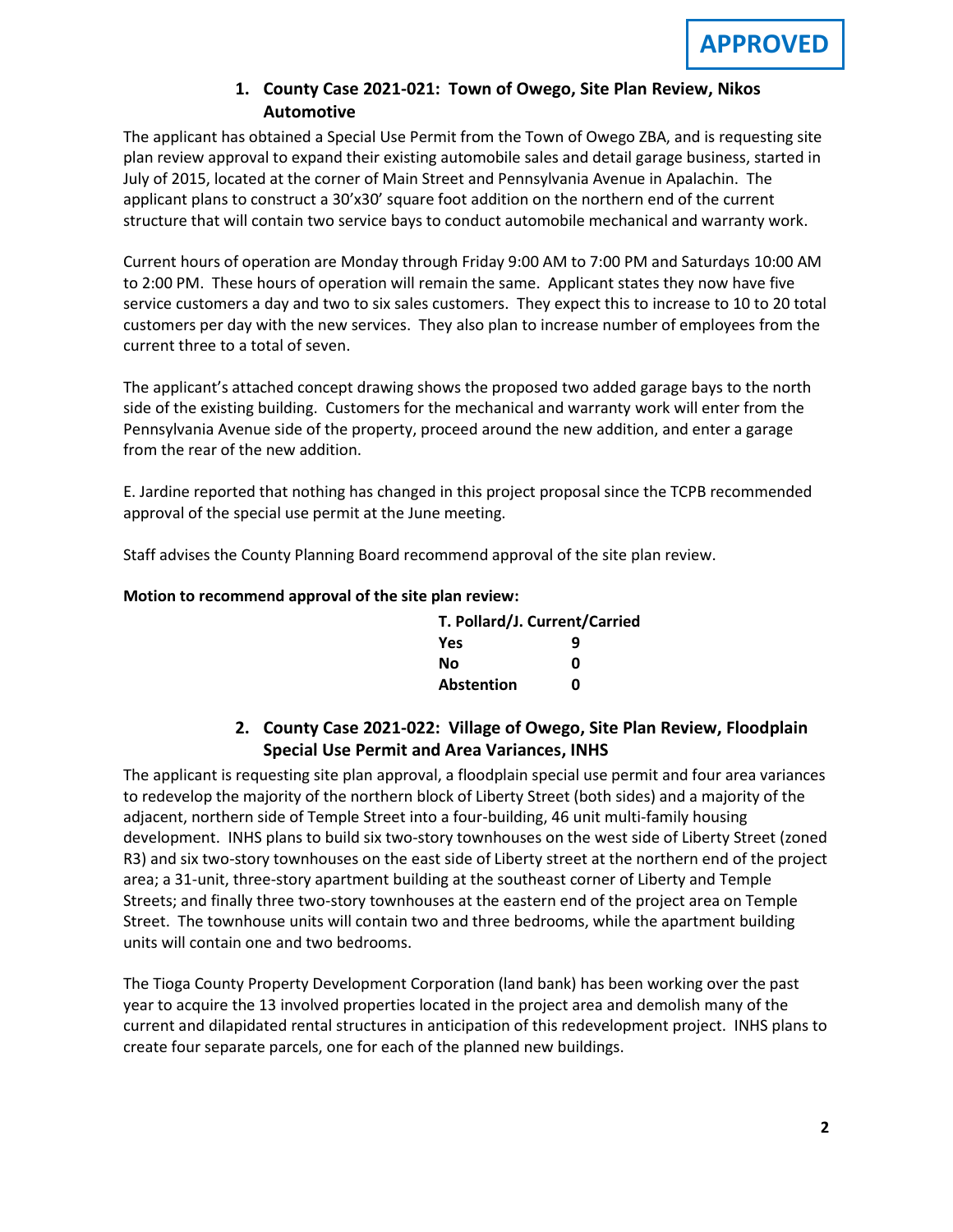All of the new buildings will be located within FEMA's 1% annual chance Special Flood Hazard Area, **D** which requires that all new residential structures be constructed so that the first livable floor level is at least two feet above Base Flood Elevation, which is at 813 amsl in this neighborhood. The applicant is aware that the east side of the project is greater than one acre, therefore requires development of a SWPPP to be submitted and approved by NYS DEC. The applicant is proposing two infiltrations basins as stormwater management practices.

Area variances are necessary to grant relief from setback regulations in both the R3 and HD/MU zoning districts, as well two variances to related to parking spaces.

INHS will own the housing development and will contract with Tioga Opportunities, Inc. to be the property manager of the entire development.

The applicant has gone to great lengths to design the redevelopment of housing in this neighborhood so that is harmonious and has the same character as existing housing structures on these streets. The overall layout and design optimizes use of this small land area, while creating transition from both sides of the apartment building to existing single-family housing type structures via the townhouse units. They have also exceeded construction standards by elevating to 3.7 feet above BFE, mainly with empty foundations incorporated with flood vents, therefore minimizing elevation by fill to just around the building footprints and creating a no net rise scenario, resulting in no impact to neighboring properties during a flood event. The applicant has also provided materials regarding an evaluation of traffic impacts, and has demonstrated that the amount of additional traffic is minimal and does not trigger any thresholds that necessitates a traffic study.

The current quality and safety of housing in this neighborhood is not the best, which is what prompted the Tioga County Property Development Corporation to acquire these properties, eliminating the blight and preparing for redevelopment. The new housing development will be high quality, environmentally friendly, resistant to flooding, and therefore, most importantly, safe and dignified for residents that choose to live there.

Staff advises the County Planning Board to recommend approval of the site plan review, special permit in areas subject to flooding, and the four requested area variances.

**Q. T. Pollard:** How will the proposed two drainage chambers be impacted during a flood? **A. K. Herrick** – During a flood event like that of 2011, the parking areas will have several feet of water in them, therefore the chambers will already be inundated with floodwater.

**Q. D. Chrzanowski**: Are you using standard blacktop throughout the project, not impermeable? **A. D. Herrick** – Yes, standard asphalt will be used. D. Chrzanowski commented that this is preferred anyway, as impermeable asphalt typically plugs up here in the northeast.

**Q. D. Chrzanowski**: What is meant by TOI being the property manager? **A. Joe Bowes** – INHS will have an agreement with TOI to provide repairs and property maintenance. E. Jardine will clarify that in the review document. **D. Chrzanowski** also suggested that INHS provided two bins per the six units on the west side of Liberty Street, one each for solid waste and recycling.

**Q. Pam Moore**: Are the units all rental and how many bedrooms are their total? **A. Joe Bowes** – Yes, the units are all rental. There are 25 one-bedroom units, 10 two-bedroom units and 11 threebedroom units proposed. Another TCPB member calculated a total of 78 bedrooms. E. Jardine stated that the number of spaces the applicant is providing is compliant with Village of Owego zoning code. **P. Moore** commented that 46 parking spaces relative to 78 bedrooms does not seem adequate, especially since some of the existing houses on the street have no driveways and must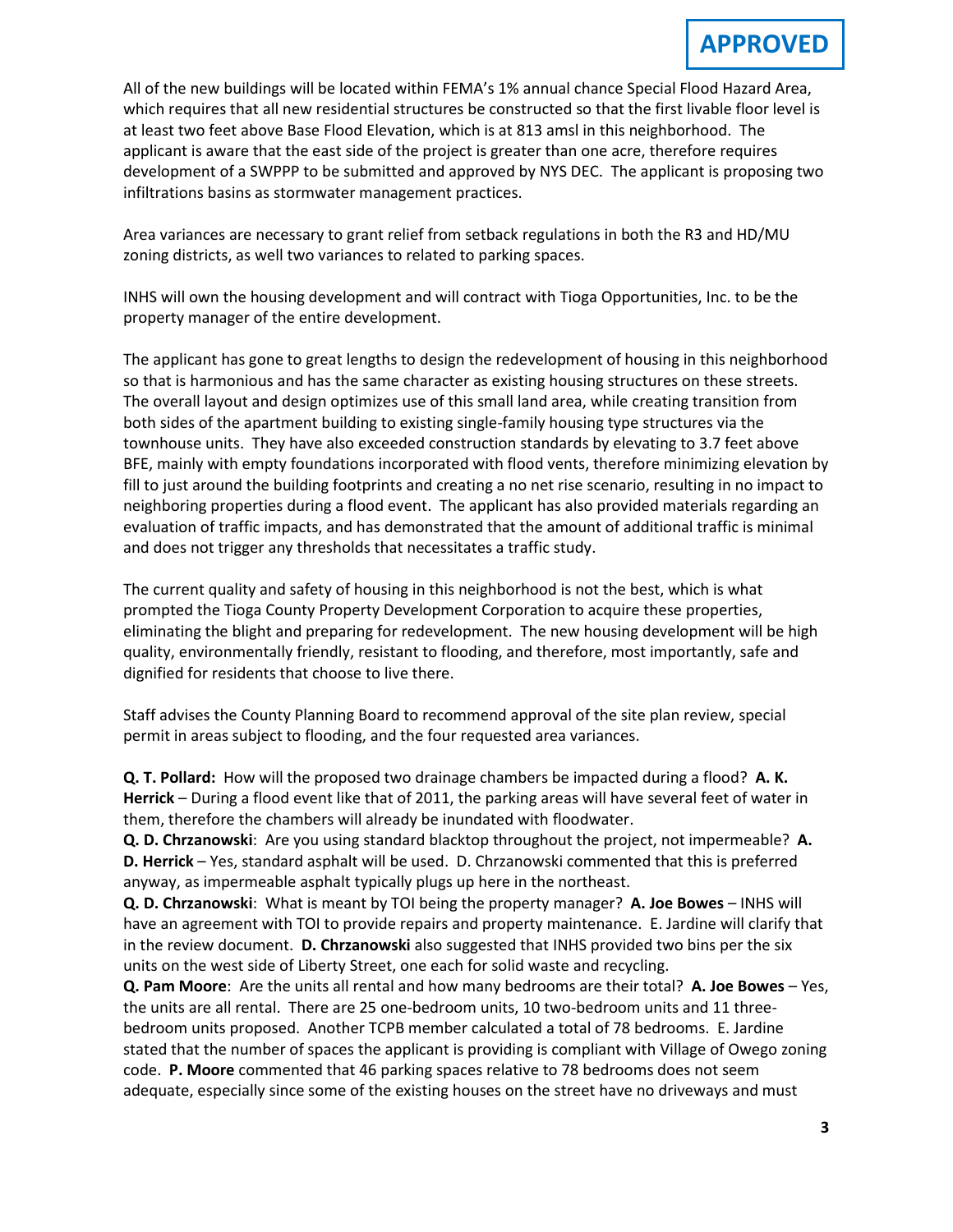park on the street already. This could make the existing street to crowded with parked cars and not allow space for emergency vehicles to navigate freely. E. Jardine stated that the Village could mark and enforce parking on one side of the street only if this happens.

**Q. G. Eckley:** Will you stipulate in the lease for each apartment that residents be allowed only one parking space? **A. J. Bowes** – Each apartment unit will be allowed one parking space. G. Eckley commented that it would be more effective if this were stated in the rental lease.

Discussion ensued on the issue of number of parking spaces vs. the number of residents. E. Jardine reminded Board members that there main focus on this issue is to ensure the number of parking spaces meets Village Code, which it does.

**Q. D. Chrzanowski:** With the six townhouse units on the west side of Liberty Street, if the one designated handicapped parking is not used because there is not a handicapped resident in the designated handicapped unit, will that waste a parking space? **A. J. Bowes** – INHS is required to rent that handicapped unit to a handicapped individual/renter.

**Q. B. Goodrich:** I noticed in your narrative that there will be electric vehicle charging stations, but I did not see them on the site plan. Will there be EV charging stations installed? **A. J. Bowes** – Not marking the EV charging stations on the site plan was simply an oversight. We need to add that. Yes, there will be EV charging stations installed during construction.

**Q. B. Goodrich:** I also noticed in your narrative the development will be using electric and not natural gas for heating. What is the reason? **A. J. Bowes** – INHS prefers heat sources that lower use of fossil fuels and electric facilitates use of renewable energy needed for LEED requirements.

**Motion to recommend approval of the site plan review, special permit in areas subject to flooding, and the four area variances:**

| T. Pollard/D. Chrzanowski/Carried |              |
|-----------------------------------|--------------|
| <b>Yes</b>                        | я            |
| Nο                                | ŋ            |
| Abstention                        | 1 (P. Moore) |

## **VIII. REPORTS**

**A. A. Local Bits and Pieces**

- **1. Town of Candor** (A. Cacciola)
	- No report.
- **2. Town of Tioga** (D. Chrzanowski)
	- No report.
- **3. Town/Village of Spencer** (T. Goodrich)
	- Not in attendance.
- **4. Town of Berkshire** (T. Pollard)
	- No report.
- **5. Alternate – Town of Owego** (B. Goodrich)
	- No report.
- **6. Town of Newark Valley** (M. Tomazin)
	- No report.